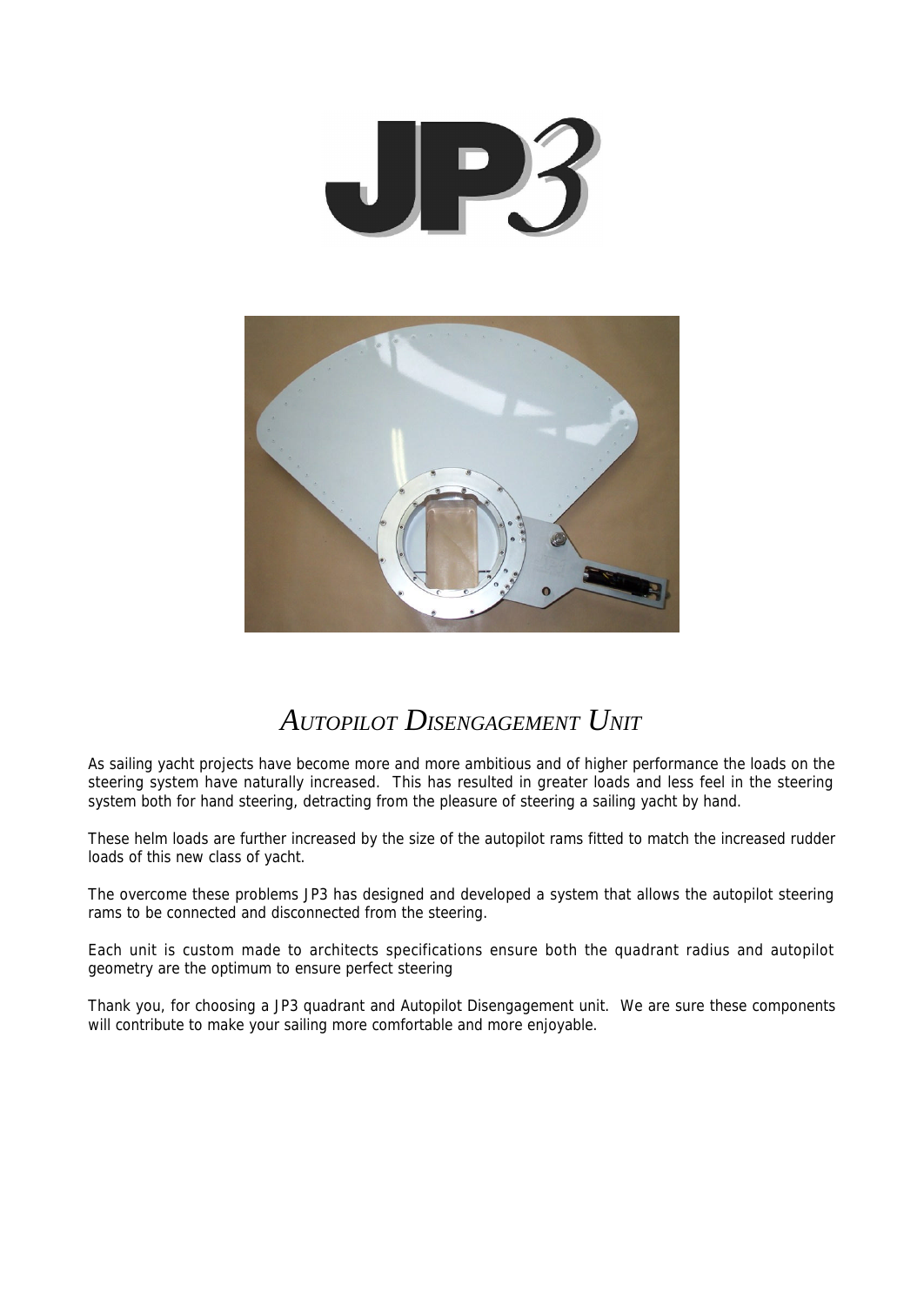## 1. Installation

The quadrant and autopilot tiller is shipped bolted together.

These two parts can be separated to ease installation however due to the autopilot disengagement unit is continuous ring and has to be installed at the time the rudder is fitted.



If the autopilot disengagement unit in not fitted the rudder will need to be lowered to allow the unit to be installed.

The JP3 Autopilot Disengagement unit is shipped with a command box to interface autopilot wiring. Its purpose is to invert actuator input polarity to extend or retract the actuator correctly.

Refer to Section 3, Electrical Connections and Installation Details.



The Autopilot supplier and Electronics installer must be consulted to ensure the Autopilot rudder reference unit is installed in the correct location for the brand of Autopilot installed

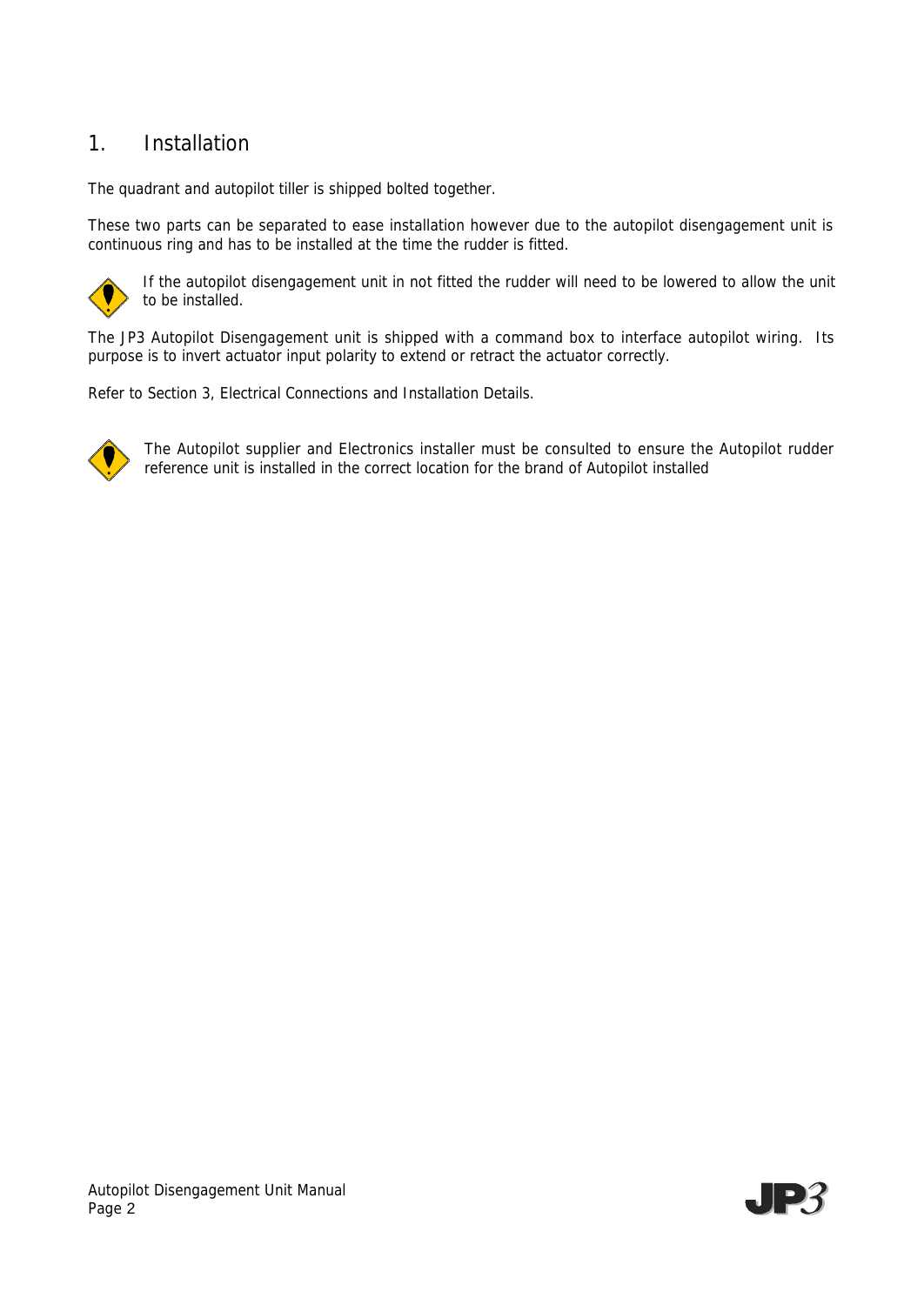## 2. Operation

The principle of operation of the Autopilot Disengagement is to allow the autopilot ram or rams to be engaged and disengaged from the quadrant and rudder by means of a simple lock powered by an electric actuator.



- o The operation of the lock is controlled by the autopilot as outlined in section 3.
- o It is not essential that the autopilot be perfectly aligned when the Autopilot is turned ON.
- o The locking mechanism is fitted a compression spring and a small guide at the inner end.
- o When the pilot is engaged, the actuator will be also be engaged, if the tiller and quadrant are not aligned correctly the compression spring between the actuator and lock will be compressed. The compression spring allows the actuator to be engaged in any position; the small guide allows the lock to run smoothly on the inner race of the tiller as it finds the lock groove.
- o To engage the lock move the quadrant backwards and forwards with the steering wheel until the lock engages. This will be felt at the wheel, as the steering load will increase.
- o To return to manual steering, disengage the autopilot, this in turn will power the actuator in the opposite direction disengaging the lock.

Autopilot Disengagement Unit Manual Page 3

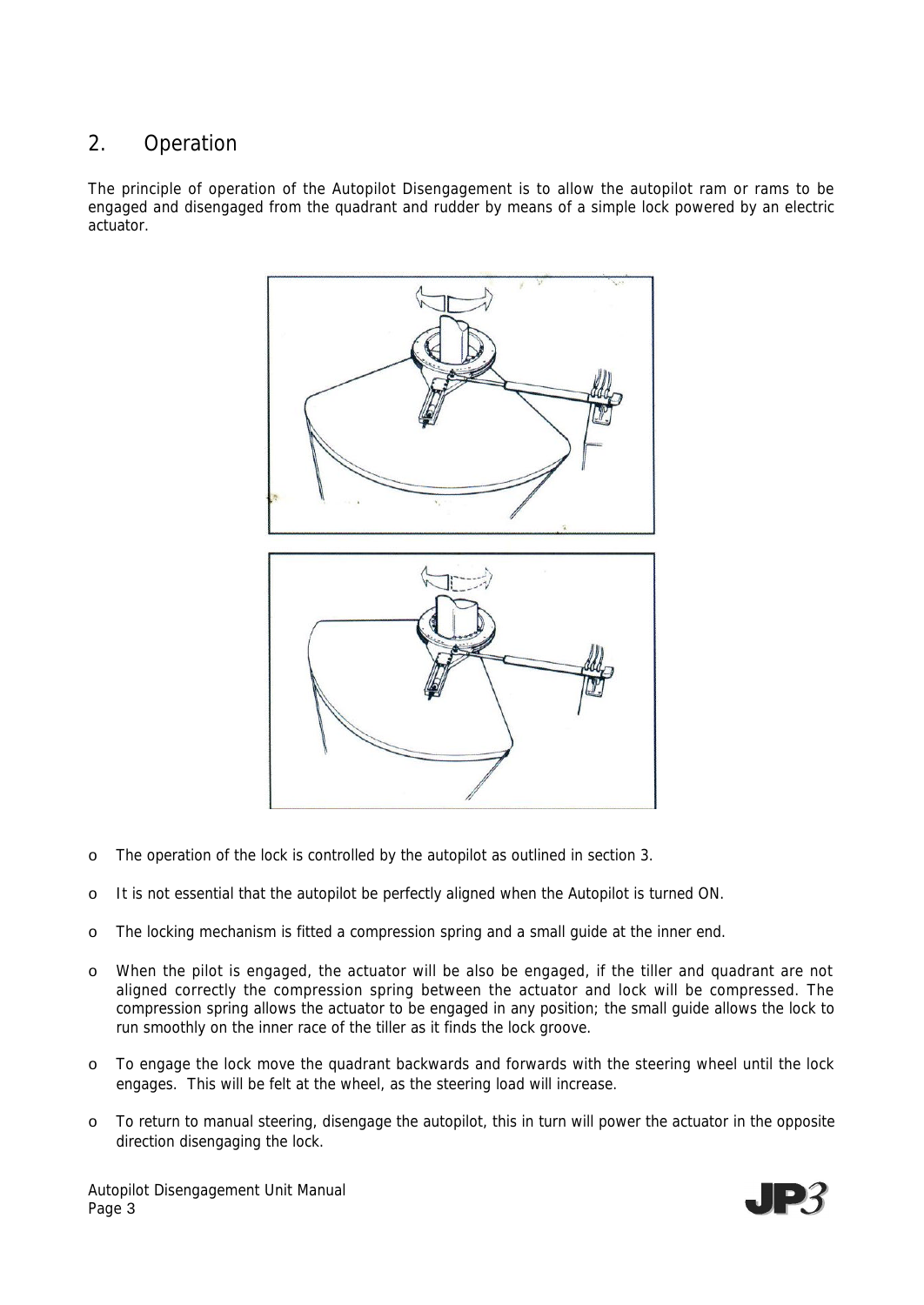## 3. Emergency Lock

Each tiller is fitted a series of emergency bolts holes and threads. The size and number of these will vary with each unit.

In the case that the actuator fails and the pilot cannot be engaged to the quadrant the Autopilot tiller can be locked to the quadrant by these bolts.



Manual steering should also be possible as typical hydraulic autopilot steering systems are fitted with a hydraulic system bypass valve.

Refer to the Autopilot Manual or consult the Autopilot supplier

## 4. Electrical Connection

The JP3 Autopilot Disengagement unit is shipped with a command box to ease autopilot wiring. Its purpose is to invert actuator input polarity to extend or retract it correctly.



**AUTOPILOT DISENGAGEMENT UNIT COMMAND BOX**

The command is fitted with three pair of wires as follow:

The relay inside the command box can alternatively be installed on a standard DIN rail elsewhere in the vessel.

Note: These lines are only temporary and should be replaced with final lines when the command box is installed in the boat.

#### **12V or 24V:**

This is the Command box power supply. The voltage is to be specified at the time of ordering.

Autopilot Disengagement Unit Manual Page 4

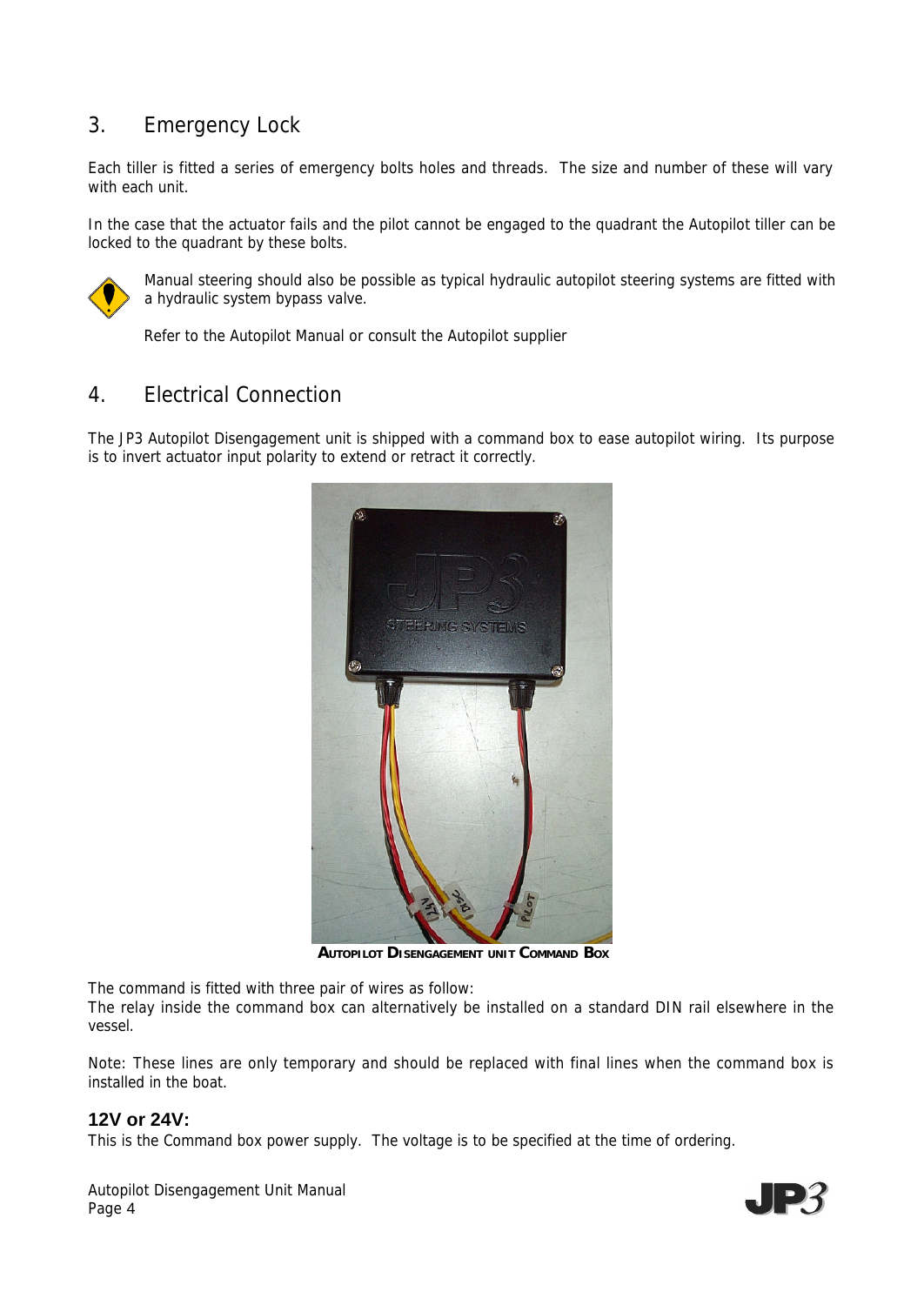The 12VDC actuator will operate on a supply voltage between 10 and 13 VDC. The 24VDC actuator will operate on a supply voltage between 20 and 26 VDC.

Amperage is minimum 6A for a 12V actuator or 3A for a 24V actuator.

Note: The linear actuator is fitted with internal limit switches. These limit switches turn off the power supply to the actuator once full stroke is reached in either direction.

#### **Disc:**

Disconnecting unit actuator power supply. Connect this pair to the actuator (red on red, yellow on yellow).

#### **Pilot:**

Disconnecting unit command. This pair should be linked to the autopilot.

Apply proper voltage (12V or 24V) on this pair to engage the disconnecting unit on the steering system. 0 V automatically disengages the disconnecting unit.



### **Electrical Operation**

When the Autopilot is switched **ON** the relay within the command box is activated. This provides power to linear actuator engaging the autopilot tiller with the quadrant and rudder.

Switching the Autopilot **OFF** power is removed form the relay within the command box. This provides power to linear actuator in the opposite direction disengaging the autopilot tiller with the quadrant and rudder.